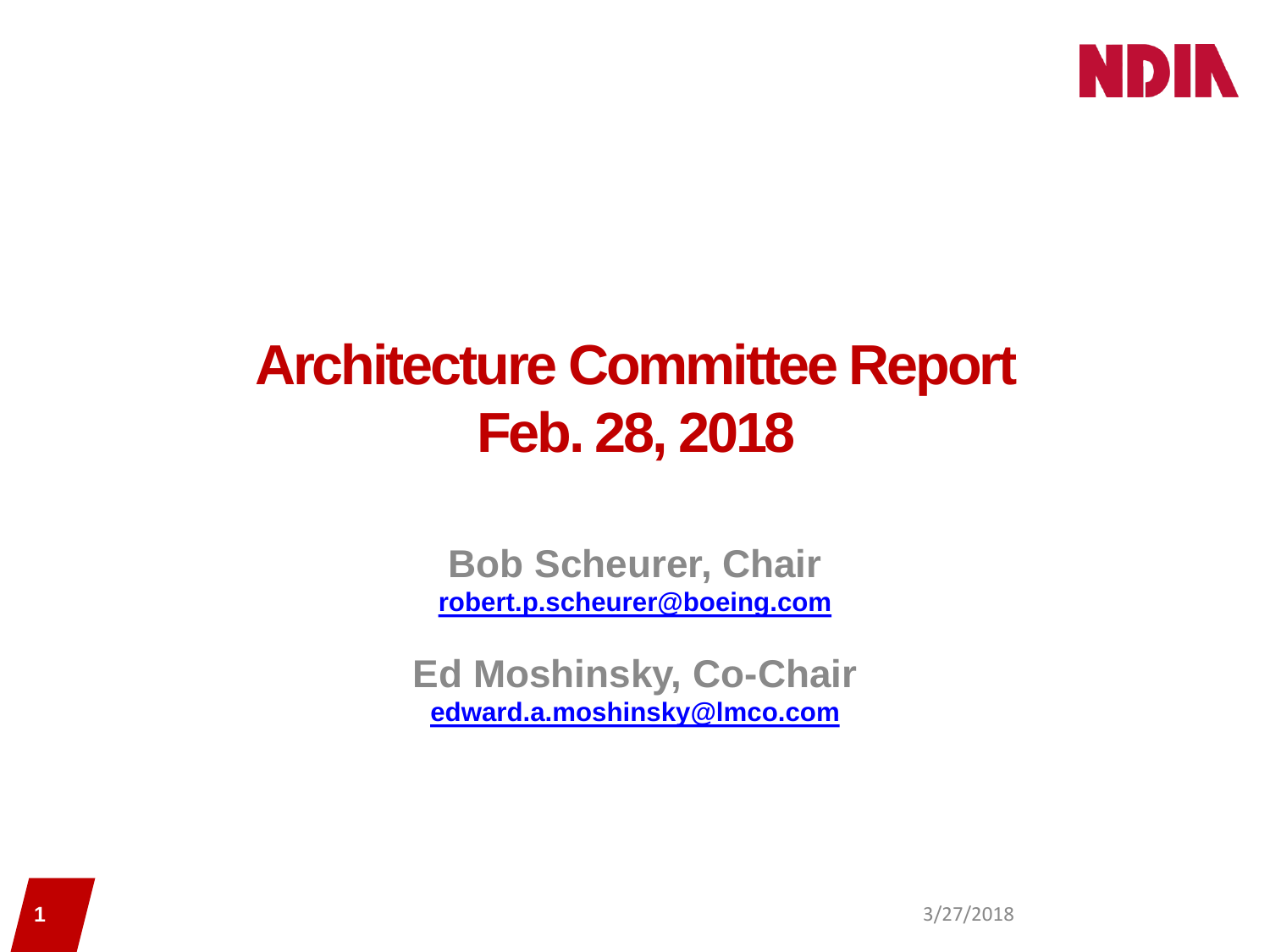## **Status – February 28, 2018**



- **Currently 43 Members – Cross-Section of Industry & Govt.**
	- Incl. DoD Sponsor: Philomena (Phil) Zimmerman
- **Meetings Bi-Weekly**
- **2018 Focus Area: Modular Open Systems**  *Approach* **(MOSA) White Paper Completion**
- **Join SoS Committee on** *Opportunities for Industry in Mission Engineering*
- **Next Regular Meeting: Mar. 7, 2018, 3:00-4:30 p.m. EST**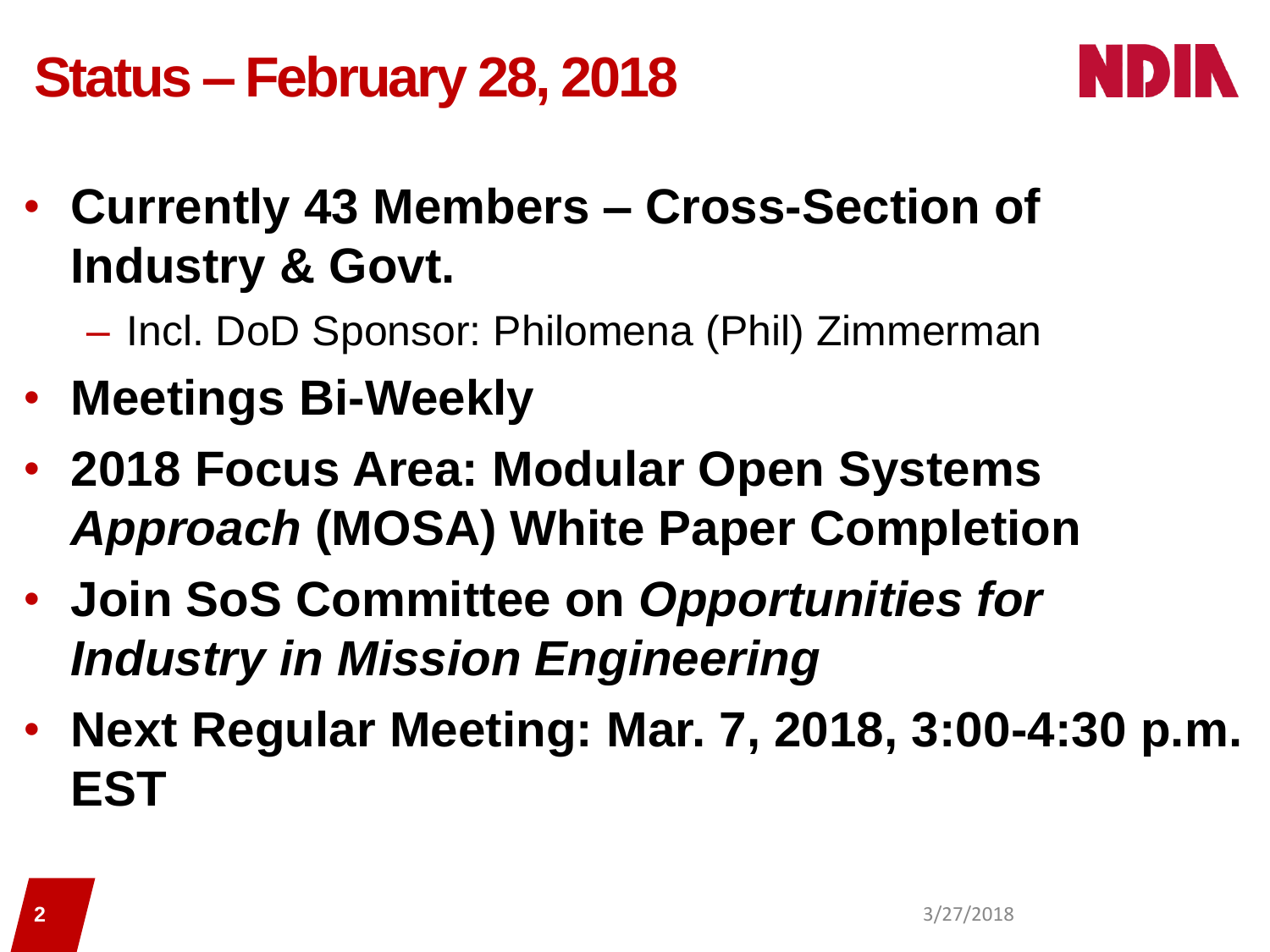#### **Architecture Committee Current Membership**

- **1. Adrienne A Rivera <aarivera@raytheon.com>;**
- **2. Alan Brenner <al.brenner@bbi2.com>;**
- **3. Bruce J Brown (IS) <brown.bruce@ngc.com>;**
- **4. Chester L Levins <Chester\_L\_Levins@raytheon.com>;**
- **5. Claudia Rose <claudia.rose@bbi2.com>;**
- **6. Dave McDaniel <davem@silverbulletinc.com>;**
- **7. Edward A Moshinsky <edward.a.moshinsky@lmco.com>;**
- **8. Everett Lewis <everett.t.lewis@rolls-royce.com>;**
- **9. gkukkala@drc.com; Jack E Zavin OSD OUSD ATL (US) <jack.e.zavin.civ@mail.mil>;**
- **10. jklein@sei.com.edu <jklein@sei.cmu.edu>;**
- **11. Judith S. Dahmann <jdahmann@mitre.org>;**
- **12. Kendall G Young (AS) <kendall.young@ngc.com>;**
- **13. Kevin S. Agan CIV (US) <kevin.s.agan.civ@mail.mil>;**
- **14. Laura E. Hart <lhart@mitre.org>;**
- **15. Marino, Rob <Robert.Marino@ngc.com>;**
- **16. Michael L Wayson CIV OSD DOD CIO (US) <michael.l.wayson.civ@mail.mil>;**
- **17. Palmer, John R <john.r.palmer2@boeing.com>;**
- **18. Philomena Zimmerman <philomena.m.zimmerman.civ@mail.mil>;**
- **19. Roedler, Garry J <garry.j.roedler@lmco.com>;**
- **20. Ron C Williamson <Ron\_C\_Williamson@raytheon.com>;**
- **21. S R Muller CIV (US) <shaughnn.r.muller.civ@mail.mil>;**
- **22. steven.dam@specinnovations.com;**

**23. Thomas Murphy <murphyth@silverbulletinc.com>;** 

NDIN

- **24. Tim Olson <tim.olson@lsi-inc.com>;**
- **25. [tom.mcdermott@gtri.gatech.edu;](mailto:tom.mcdermott@gtri.gatech.edu)**
- **26. Pape-II, Louis E <louis.e.pape-ii@boeing.com>;**
- **27. Sisson, Curtis A <Curtis.A.Sisson@boeing.com>;**
- **28. Gau Pagnanelli, Christi A <christi.a.gaupagnanelli@boeing.com>;**
- **29. Gualdoni, James D <James.D.Gualdoni@boeing.com>;**
- **30. [charles.domercant@gtri.gatech.edu](mailto:charles.domercant@gtri.gatech.edu);**
- **31. Peter Grim <peter.grim@lmco.com>;**
- **32. kvv5cf@virginia.edu;**
- **33. Strosnider, Daniel P <daniel.p.strosnider@boeing.com>;**
- **34. [eric.b.dano@baesystems.com;](mailto:eric.b.dano@baesystems.com)**
- **35. Williams, Robert T <robert.t.williams2@boeing.com>;**
- **36. Nielsen-Jr, Brian D <brian.d.nielsen-jr@boeing.com>;**
- **37. Domercant, Jean <Jean.Domercant@gtri.gatech.edu>;**
- **38. Hambrick, Tamara [US] (MS) <Tamara.Hambrick@ngc.com>;**
- **39. Jugovic, Heidi J [US] (MS) <heidi.jugovic@ngc.com>;**
- **40. Lepe, Pedro D [US] (AS) <Pedro.Lepe@ngc.com>;**
- **41. Kruse, Jonathan <jonathan.kruse@lmco.com>;**
- **42. Mitchell, Steve <steve.mitchell@lmco.com>;**
- **43. Kyes, Kelly <Kelly.Kyes@boeing.com>**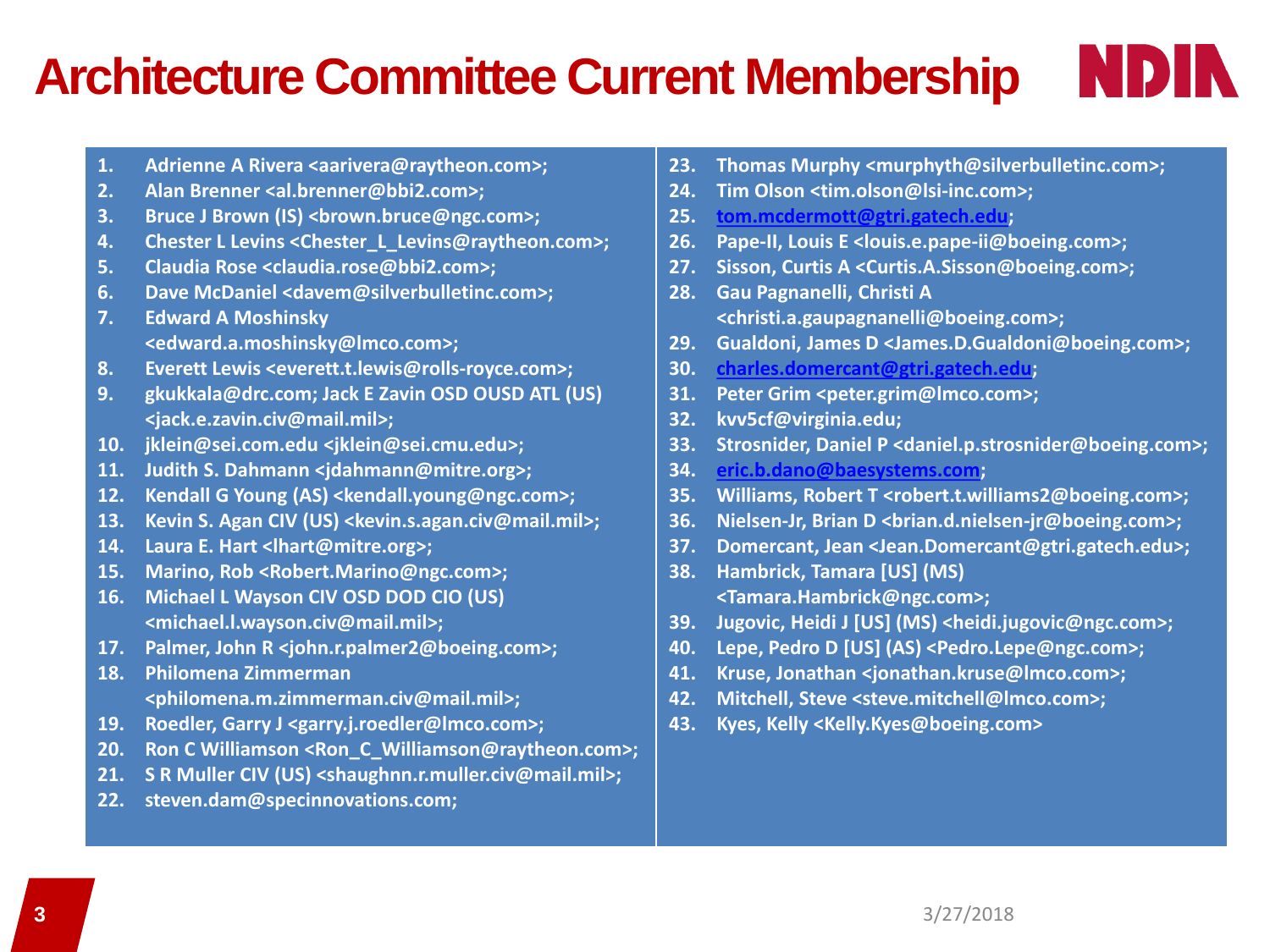#### **MOSA White Paper Sections**



- **1. Objectives of MOSA**
- **2. Additional Benefits**
- **3. Design-Level Considerations**
- **4. Modularity – the Technical Aspects of MOSA**
- **5. Openness – the Business Aspects of MOSA**
- **6. Managing a MOSA Environment**
- **7. Architecting for Modularity**
- **8. Acquisition Lifecycle (Acquirer) vs. Technical Lifecycle (Contractor/ Supplier)**
- **9. Perspectives & Goals**
- **10. Government Ownership of the Technical Baseline (OTB)**
- **11. Positions – standards for interface definitions**
- **12. Examples of Existing MOSA Implementations**
- **13. Recommendations by NDIA Architecture Committee**
- **14. Appendices – MOSA history, Key Standards**